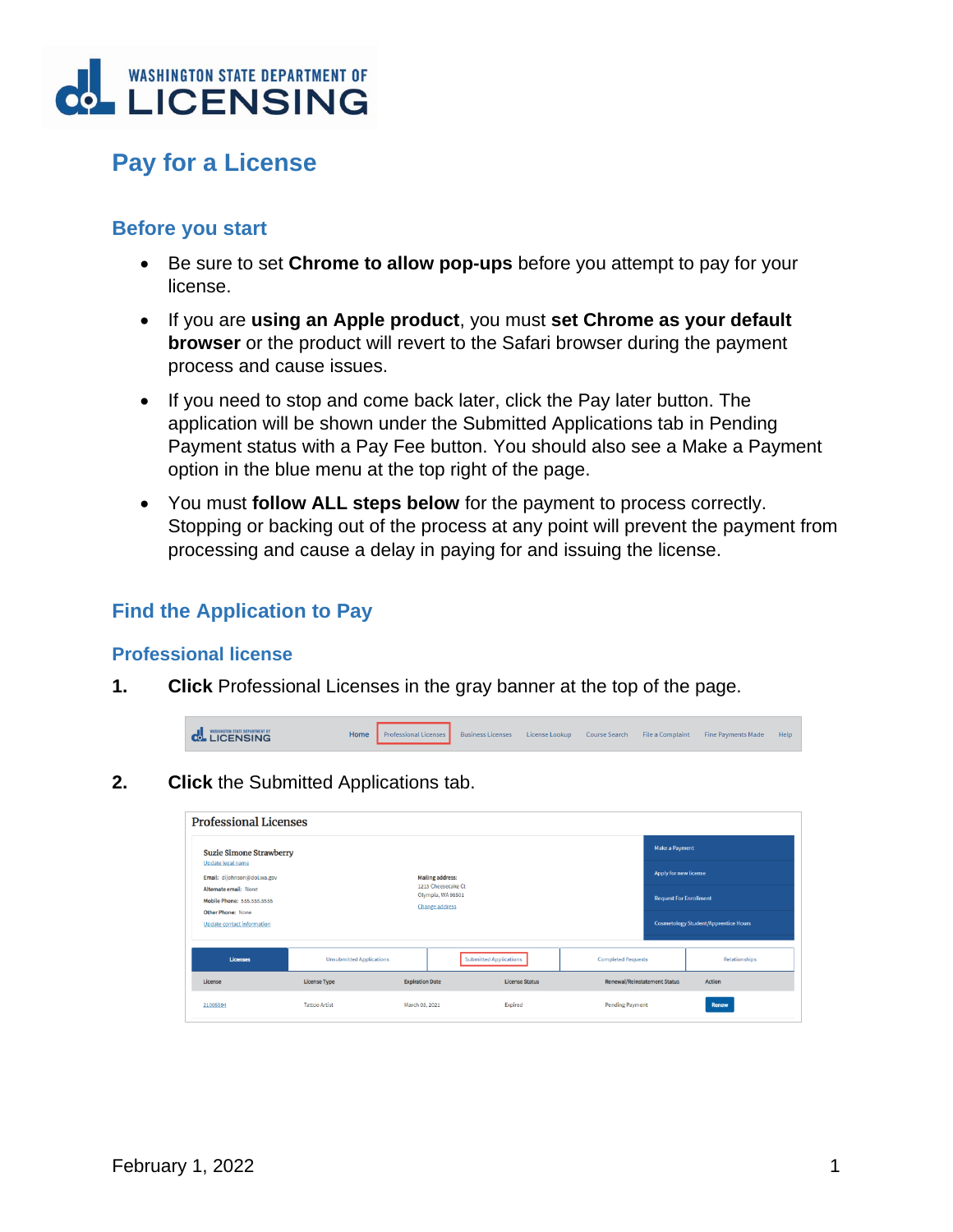**3.** You should see your application with a Pay Fee button. There will also be a Make a Payment link in the blue menu bar on the right-hand side of the page. **Click** either one to pay the fee. Go to [Make a Payment page, Fees](#page-2-0) tab.

| WASHING STATE OF ARTNERT OF                                                        | Home                   | <b>Professional Licenses</b>    | <b>Rusiness Licenses</b>                      | License Lookup                | <b>Course Search</b> | File a Complaint       | <b>Fine Payments Made</b>               | Log out $\lceil \rightarrow$<br>Help        |
|------------------------------------------------------------------------------------|------------------------|---------------------------------|-----------------------------------------------|-------------------------------|----------------------|------------------------|-----------------------------------------|---------------------------------------------|
| <b>Professional Licenses</b>                                                       |                        |                                 |                                               |                               |                      |                        |                                         |                                             |
| <b>Suzie Simone Strawberry</b><br>Update legal name<br>Email: dijohnson@dol.wa.gov |                        |                                 | <b>Mailing address:</b><br>1215 Cheesecake Ct |                               |                      |                        | Make a Payment<br>Apply for new license |                                             |
| Alternate email: None<br><b>Mobile Phone: 555.555.5555</b><br>Other Phone: None    |                        |                                 | Olympia, WA 98501<br><b>Change address</b>    |                               |                      |                        | <b>Request For Enrollment</b>           |                                             |
| <b>Update contact information</b>                                                  |                        |                                 |                                               |                               |                      |                        |                                         | <b>Cosmetology Student/Apprentice Hours</b> |
| Licenses                                                                           |                        | <b>Unsubmitted Applications</b> |                                               | <b>Submitted Applications</b> |                      |                        | <b>Completed Requests</b>               | <b>Relationships</b>                        |
| <b>New License Applications</b>                                                    |                        |                                 |                                               |                               |                      |                        |                                         |                                             |
| Application                                                                        | Profession             | <b>License Type</b>             |                                               | <b>Application Method</b>     | <b>Status</b>        |                        | Sub-status                              | <b>Actions</b>                              |
| SEG2101207                                                                         | <b>Security Guards</b> | <b>Security Guard</b>           |                                               | <b>General Application</b>    |                      | <b>Pending Payment</b> | None                                    | Pay Fee                                     |

#### **Business license**

**1. Click** Business Licenses in the gray banner at the top of the page.



- **2. Click** the link for the **Business Account**.
	- A Business Account tile will show the business entity name ONLY, with no license type extension. For example, XYZ Company NOT XYZ Company-Real Estate Firm.
	- If you don't have a link for the Business Account, see [Special Instructions](#page-10-0) – [No Business Account.](#page-10-0)

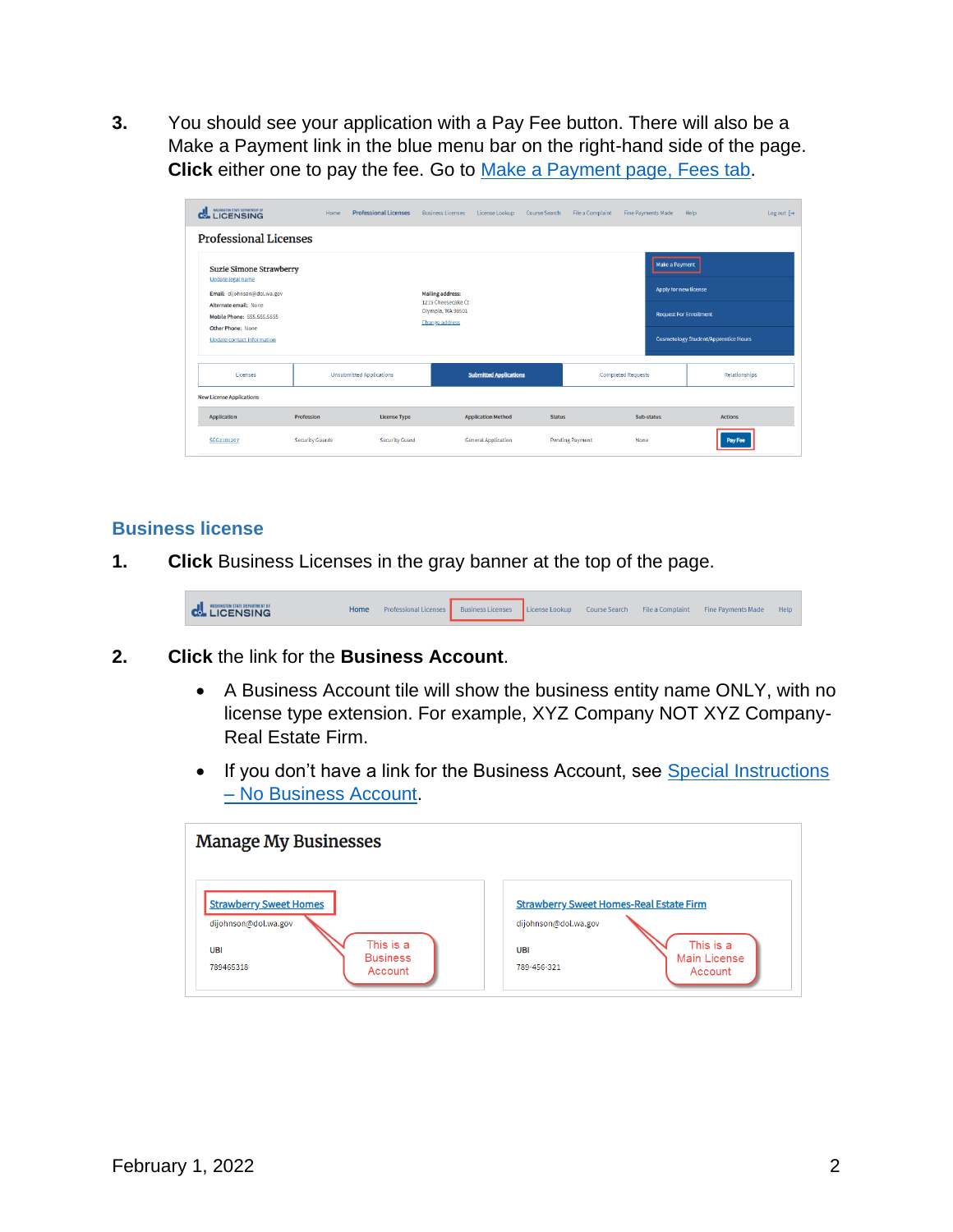**3. Click** the Submitted Applications tab.

| <b>Business Licenses</b>                                                      |                              |                        |        |                                 |      |            |                               |                                   |        |
|-------------------------------------------------------------------------------|------------------------------|------------------------|--------|---------------------------------|------|------------|-------------------------------|-----------------------------------|--------|
| <b>Strawberry Sweet Homes</b>                                                 |                              |                        |        |                                 |      |            |                               | <b>Apply for Business License</b> |        |
| UBI: 789465318                                                                |                              |                        |        |                                 |      |            |                               | <b>Close Your Business</b>        |        |
| Email: dijohnson@dol.wa.gov<br>Business email: dijohnson@dol.wa.gov           |                              |                        |        |                                 |      |            |                               | <b>Update Business Name</b>       |        |
| <b>Business Phone: 555.555.5555</b><br>Primary Contact Name: Suzie Strawberry |                              |                        |        |                                 |      |            |                               | <b>Make a Payment</b>             |        |
| <b>Primary Contact Phone:</b>                                                 |                              |                        |        |                                 |      |            |                               | <b>More Actions</b>               |        |
| <b>Update business information</b>                                            |                              |                        |        |                                 |      |            |                               |                                   |        |
| <b>Licenses</b>                                                               | <b>Account Relationships</b> |                        |        | <b>Unsubmitted Applications</b> |      |            | <b>Submitted Applications</b> |                                   | More   |
| License                                                                       | <b>License Type</b>          | <b>Expiration Date</b> |        | <b>License Status</b>           |      | Sub-status | <b>Status</b>                 | Renewal/Reinstatement             | Action |
| 21005747                                                                      | <b>Real Estate Firm</b>      | June 24, 2023          | Active |                                 | None |            | None                          |                                   |        |

**4.** You should see your application with a Pay Fee button. There will also be a Make a Payment link in the blue menu bar on the right-hand side of the page. **Click** either one to pay the fee.

<span id="page-2-0"></span>

| <b>Business Pending Applications</b>                                          |                    |                              |                                 |                        |                                   |                |
|-------------------------------------------------------------------------------|--------------------|------------------------------|---------------------------------|------------------------|-----------------------------------|----------------|
| <b>Strawberry Sweet Homes</b>                                                 |                    |                              |                                 |                        | <b>Apply for Business License</b> |                |
| UBI: 789465318                                                                |                    |                              |                                 |                        | <b>Close Your Business</b>        |                |
| Email: dijohnson@dol.wa.gov<br>Business email: dijohnson@dol.wa.gov           |                    |                              |                                 |                        | <b>Update Business Name</b>       |                |
| <b>Business Phone: 555.555.5555</b><br>Primary Contact Name: Suzie Strawberry |                    |                              |                                 |                        | Make a Payment                    |                |
| <b>Primary Contact Phone:</b><br><b>Update business information</b>           |                    |                              |                                 |                        | <b>More Actions</b>               |                |
| Licenses                                                                      |                    | <b>Account Relationships</b> | <b>Unsubmitted Applications</b> |                        | <b>Submitted Applications</b>     | More           |
| <b>New License Applications</b>                                               |                    |                              |                                 |                        |                                   |                |
| Application                                                                   | Profession         | <b>License Type</b>          | <b>Application Method</b>       | <b>Status</b>          | Sub-status                        | Action         |
| REA2103937                                                                    | <b>Real Estate</b> | <b>Real Estate Branch</b>    | <b>General Application</b>      | <b>Pending Payment</b> | None                              | <b>Pay Fee</b> |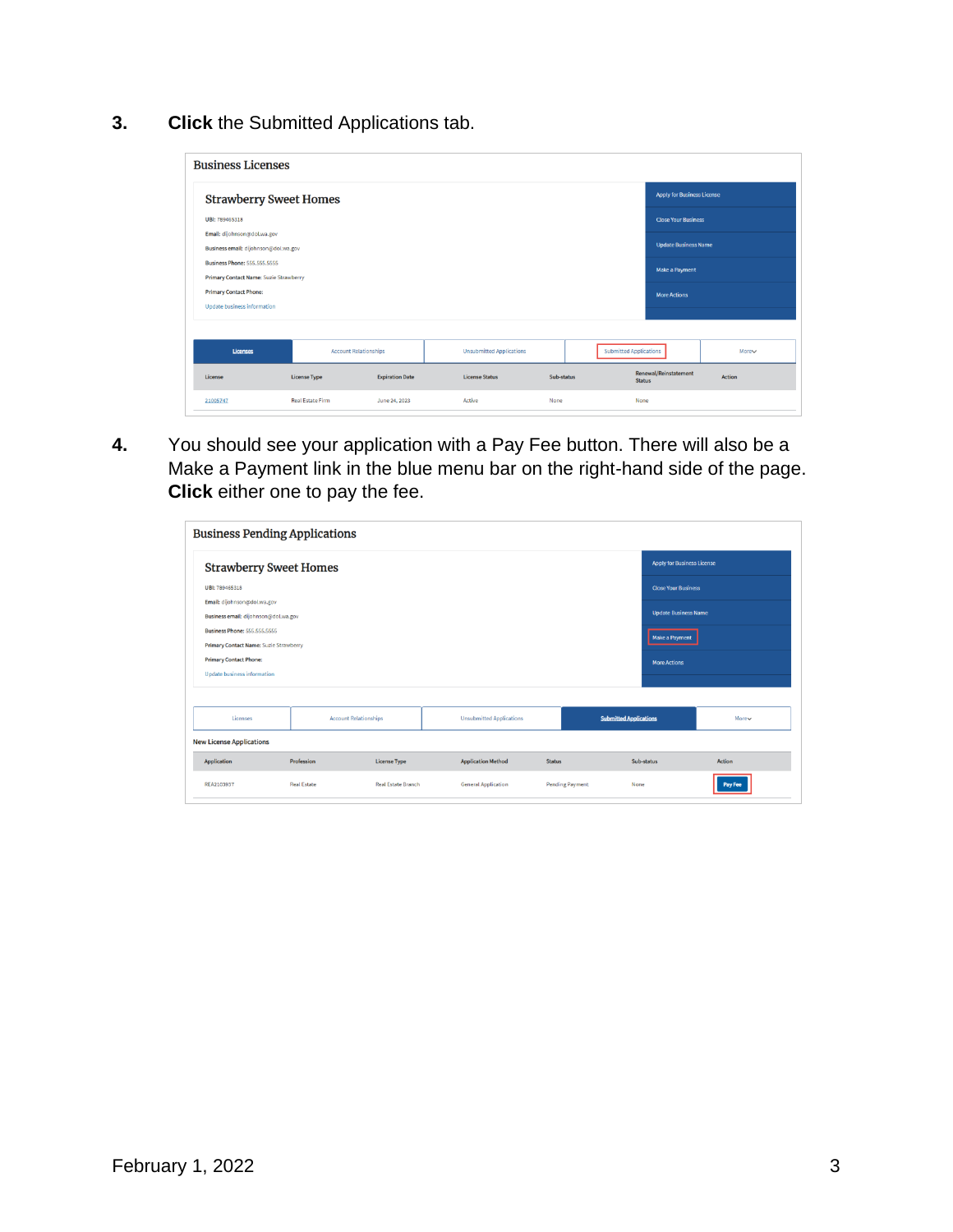### **Make Payment page, Fees tab**

The fee description and amount to be charged are displayed. **Click** Continue.

|                           | Checkout<br>Note that you must use a valid VISA, MasterCard, AmEx or Discover credit card to pay online. | Confirmation        | Fees                                                                                                                     | Your selected fees will be hidden from the cart after you press the Process ePayment button on the Checkout tab. Please give up to 2 hours for the payment process to complete. |          |                           |
|---------------------------|----------------------------------------------------------------------------------------------------------|---------------------|--------------------------------------------------------------------------------------------------------------------------|---------------------------------------------------------------------------------------------------------------------------------------------------------------------------------|----------|---------------------------|
|                           |                                                                                                          |                     |                                                                                                                          |                                                                                                                                                                                 |          |                           |
|                           |                                                                                                          |                     |                                                                                                                          |                                                                                                                                                                                 |          |                           |
|                           |                                                                                                          |                     |                                                                                                                          |                                                                                                                                                                                 |          |                           |
| <b>Transaction Number</b> | <b>Fee Description</b>                                                                                   | <b>License Type</b> | <b>Application Method</b>                                                                                                | <b>Reference Information</b>                                                                                                                                                    | Amount   | <b>Amount Outstanding</b> |
|                           | License Fee                                                                                              | Real Estate Branch  | <b>General Application</b>                                                                                               |                                                                                                                                                                                 | \$189.50 | \$189.50                  |
|                           |                                                                                                          |                     |                                                                                                                          |                                                                                                                                                                                 |          |                           |
|                           |                                                                                                          |                     |                                                                                                                          |                                                                                                                                                                                 |          |                           |
|                           |                                                                                                          |                     |                                                                                                                          |                                                                                                                                                                                 |          | Continue                  |
|                           | REA2001808<br><b>Total Selected</b><br><b>Email Receipt To</b>                                           | \$189.50            | strawberry@mailinator.com<br>To complete the payment process successfully, please do not click your browser back button. |                                                                                                                                                                                 |          |                           |

#### **Make Payment page, Checkout tab**

- **1. Select** the payment method you prefer from the dropdown. Options include Credit Card, ACH, and Pay by Employer.
	- Credit Card is the default.
	- Pay by Employer is a special process that requires a Billing PIN from your employer so your fees can be transferred to their account for payment.

| Fees                             | Checkout           | Confirmation |                                         |  |
|----------------------------------|--------------------|--------------|-----------------------------------------|--|
| <b>Total Outstanding Balance</b> | \$189.50           |              | <b>Total Payment Amount</b><br>\$189.50 |  |
|                                  |                    |              |                                         |  |
| <b>Payment Method</b>            | <b>Credit Card</b> | $\mathbf{v}$ |                                         |  |
|                                  |                    |              |                                         |  |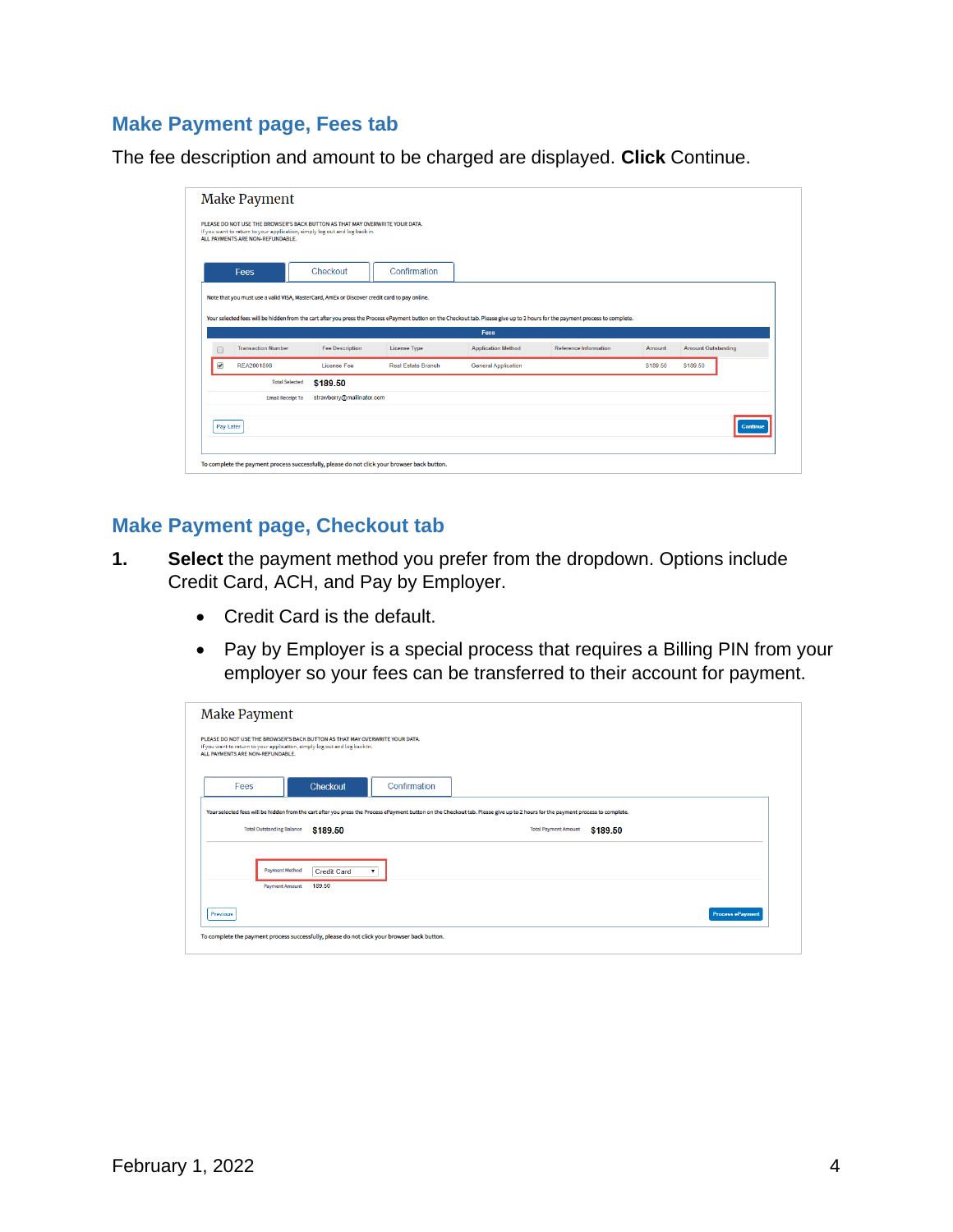- **2. Continue** based on your payment method.
	- **Credit Card or ACH (electronic check): Click** the Process ePayment button and go to [Third Party Payment Details page.](#page-4-0)

| Make Payment                                                                                                                                                                                   |                                                    |              |                             |          |                         |
|------------------------------------------------------------------------------------------------------------------------------------------------------------------------------------------------|----------------------------------------------------|--------------|-----------------------------|----------|-------------------------|
| PLEASE DO NOT USE THE BROWSER'S BACK BUTTON AS THAT MAY OVERWRITE YOUR DATA.<br>If you want to return to your application, simply log out and log back in.<br>ALL PAYMENTS ARE NON-REFUNDABLE. |                                                    |              |                             |          |                         |
| Fees                                                                                                                                                                                           | Checkout                                           | Confirmation |                             |          |                         |
| Your selected fees will be hidden from the cart after you press the Process ePayment button on the Checkout tab. Please give up to 2 hours for the payment process to complete.                |                                                    |              |                             |          |                         |
| <b>Total Outstanding Balance</b>                                                                                                                                                               | \$189.50                                           |              | <b>Total Payment Amount</b> | \$189.50 |                         |
| <b>Payment Method</b>                                                                                                                                                                          | <b>Credit Card</b><br>$\pmb{\mathrm{v}}$<br>189.50 |              |                             |          |                         |
| <b>Payment Amount</b><br><b>Previous</b>                                                                                                                                                       |                                                    |              |                             |          | <b>Process ePayment</b> |
| To complete the payment process successfully, please do not click your browser back button.                                                                                                    |                                                    |              |                             |          |                         |
|                                                                                                                                                                                                |                                                    |              |                             |          |                         |

- **Pay by Employer: Enter** the Billing PIN you received from your employer and **click** the Transfer Payment button.
	- o **Your part of the payment process is complete** and you'll be returned to the Professional Licenses page. You'll see your application in Pending Payment status under the Submitted Applications tab.
	- o Your employer must pay the transferred fees before we can continue to process your application.

<span id="page-4-0"></span>

| Make Payment                                                                                                                                                                                   |                          |                                                                                                                                                                                 |
|------------------------------------------------------------------------------------------------------------------------------------------------------------------------------------------------|--------------------------|---------------------------------------------------------------------------------------------------------------------------------------------------------------------------------|
| PLEASE DO NOT USE THE BROWSER'S BACK BUTTON AS THAT MAY OVERWRITE YOUR DATA.<br>If you want to return to your application, simply log out and log back in.<br>ALL PAYMENTS ARE NON-REFUNDABLE. |                          |                                                                                                                                                                                 |
| Fees                                                                                                                                                                                           | Confirmation<br>Checkout |                                                                                                                                                                                 |
|                                                                                                                                                                                                |                          | Your selected fees will be hidden from the cart after you press the Process ePayment button on the Checkout tab. Please give up to 2 hours for the payment process to complete. |
| <b>Total Outstanding Balance</b>                                                                                                                                                               | \$91.00                  | <b>Total Payment Amount</b><br>\$91.00                                                                                                                                          |
| Payment Method                                                                                                                                                                                 | Pay by Employer v        |                                                                                                                                                                                 |
| <b>Payment Amount</b><br>PIN                                                                                                                                                                   | 91.00<br>425690          |                                                                                                                                                                                 |
| Previous                                                                                                                                                                                       |                          | <b>Transfer Fee</b>                                                                                                                                                             |
|                                                                                                                                                                                                |                          |                                                                                                                                                                                 |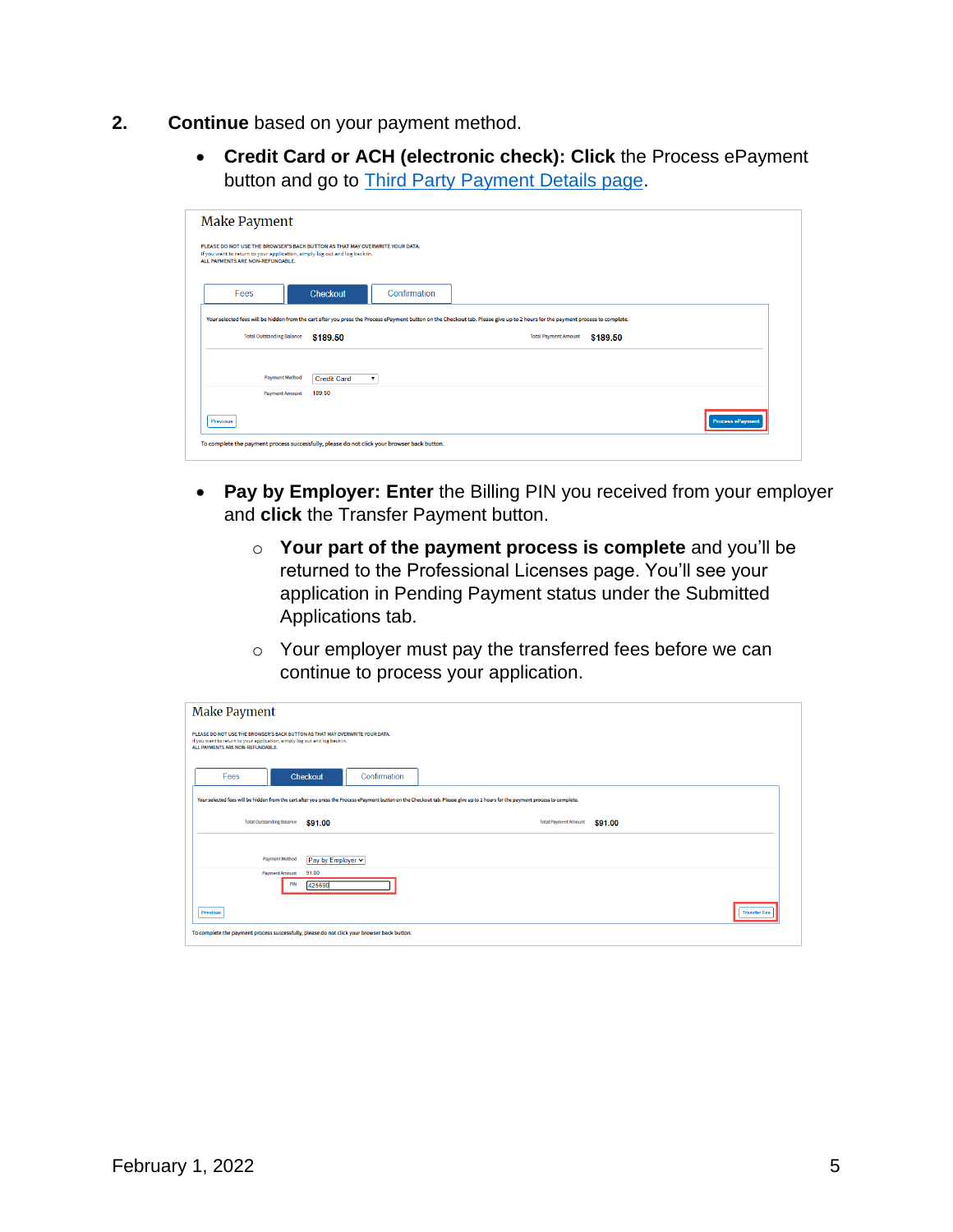## **Third Party Payment Details page**

**Enter** the required information for your payment method and **click** Continue.

• The Phone Number must be entered as digits only, no spaces or punctuation.

## **Credit Card Payment Details page**

| <b>Contact Information</b>   |                                                                                          |
|------------------------------|------------------------------------------------------------------------------------------|
| First Name Suzie             |                                                                                          |
| Last Name Strawberry         |                                                                                          |
|                              | <b>Company</b> (Optional)                                                                |
|                              | Address 1 1215 Cheesecake Ct                                                             |
| Address 2 (Optional)         |                                                                                          |
| City/Town Olympia            |                                                                                          |
| <b>State/Province/Region</b> | <b>WA</b>                                                                                |
| Zip/Postal Code 98501        |                                                                                          |
|                              | <b>Country</b> United States                                                             |
| <b>Phone Number</b>          |                                                                                          |
|                              | Email Address strawberry@mailinator.com                                                  |
| Payment Method               |                                                                                          |
| <b>Card Number</b>           | <b>DISCOVER</b><br><b>VISA</b>                                                           |
|                              | Expiration Date Month v Year v                                                           |
| <b>Card Security Code</b>    | ₽                                                                                        |
|                              | Card Billing Address (a) Use my contact information address<br>○ Use a different address |
| <b>Continue</b><br>Cancel    |                                                                                          |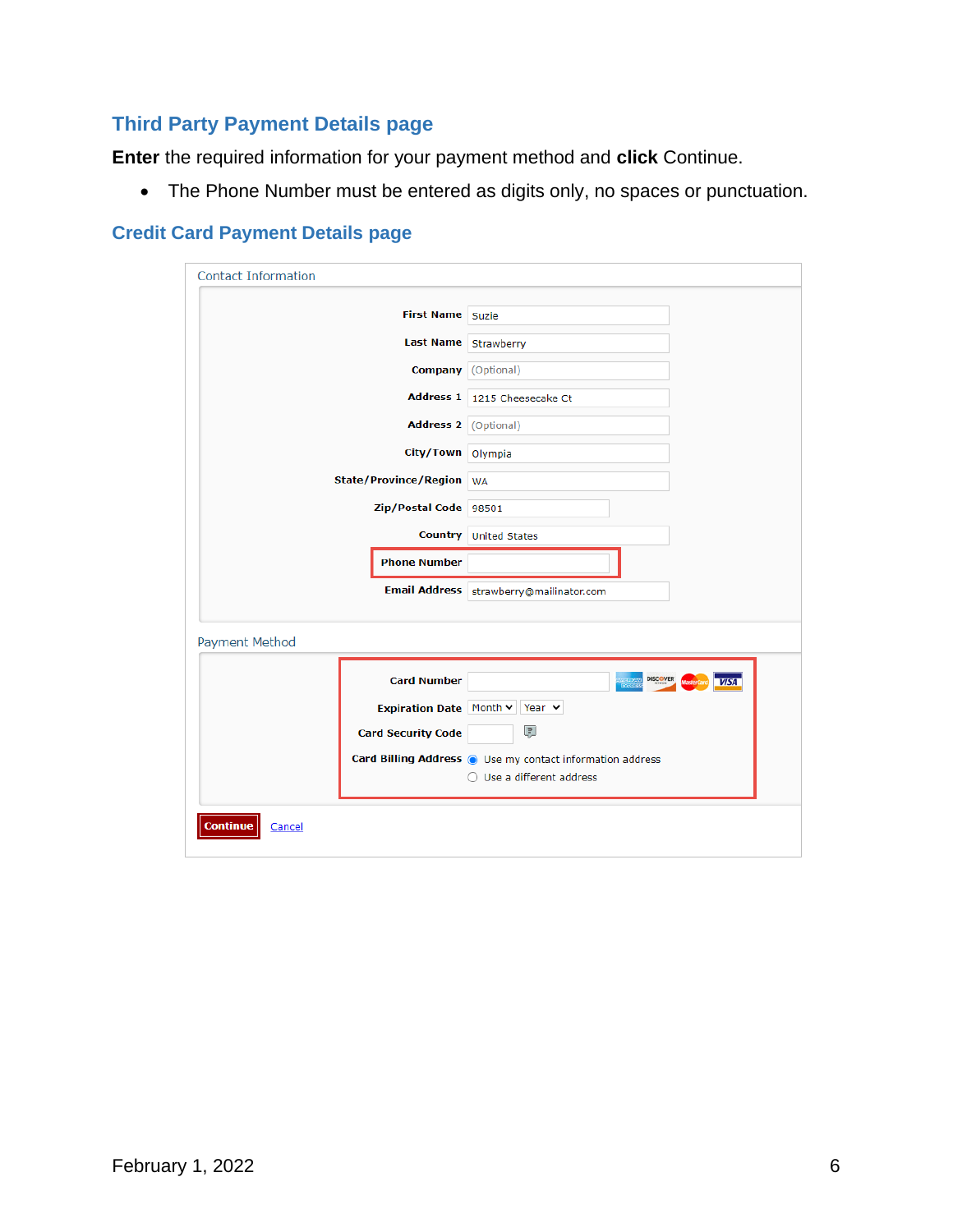| <b>Contact Information</b>                               |                                                                                                                                                                                                                                                                                                                                                               |
|----------------------------------------------------------|---------------------------------------------------------------------------------------------------------------------------------------------------------------------------------------------------------------------------------------------------------------------------------------------------------------------------------------------------------------|
|                                                          |                                                                                                                                                                                                                                                                                                                                                               |
| <b>First Name</b>                                        | Suzie                                                                                                                                                                                                                                                                                                                                                         |
| <b>Last Name</b>                                         | Strawberry                                                                                                                                                                                                                                                                                                                                                    |
|                                                          | <b>Company</b> (Optional)                                                                                                                                                                                                                                                                                                                                     |
| <b>Address 1</b>                                         | 1215 Cheesecake Ct                                                                                                                                                                                                                                                                                                                                            |
| Address 2 (Optional)                                     |                                                                                                                                                                                                                                                                                                                                                               |
| City/Town Olympia                                        |                                                                                                                                                                                                                                                                                                                                                               |
| State/Province/Region WA                                 |                                                                                                                                                                                                                                                                                                                                                               |
| Zip/Postal Code 98501                                    |                                                                                                                                                                                                                                                                                                                                                               |
| <b>Country</b>                                           | <b>United States</b>                                                                                                                                                                                                                                                                                                                                          |
| <b>Phone Number</b>                                      |                                                                                                                                                                                                                                                                                                                                                               |
| <b>Email Address</b>                                     | strawberry@mailinator.com                                                                                                                                                                                                                                                                                                                                     |
|                                                          |                                                                                                                                                                                                                                                                                                                                                               |
| Payment Method                                           |                                                                                                                                                                                                                                                                                                                                                               |
| <b>Bank Routing Number</b><br><b>Bank Account Number</b> | <b>Sample Check</b><br>1215<br>123 Main St.<br>Anytown, MO 12345<br>DATE.<br>PAY TO THE<br>ORDER OF<br>s<br>DOLLARS<br><b>MEMO</b><br>123456780 35 11111111 7<br>001215<br>Bank Routing in Bank Account in<br>Check<br>Number<br>Number<br>$\mathbf{u}$<br>Number<br>$\mathbf{u}$<br>(not required)<br>------ <b>-----</b><br>Personal Check   Business Check |
|                                                          | Bank Account Type O Checking O Savings<br>$\Box$ This is a business account                                                                                                                                                                                                                                                                                   |
| <b>Continue</b><br>Cancel                                |                                                                                                                                                                                                                                                                                                                                                               |

# **ACH (Electronic Check) Payment Details page**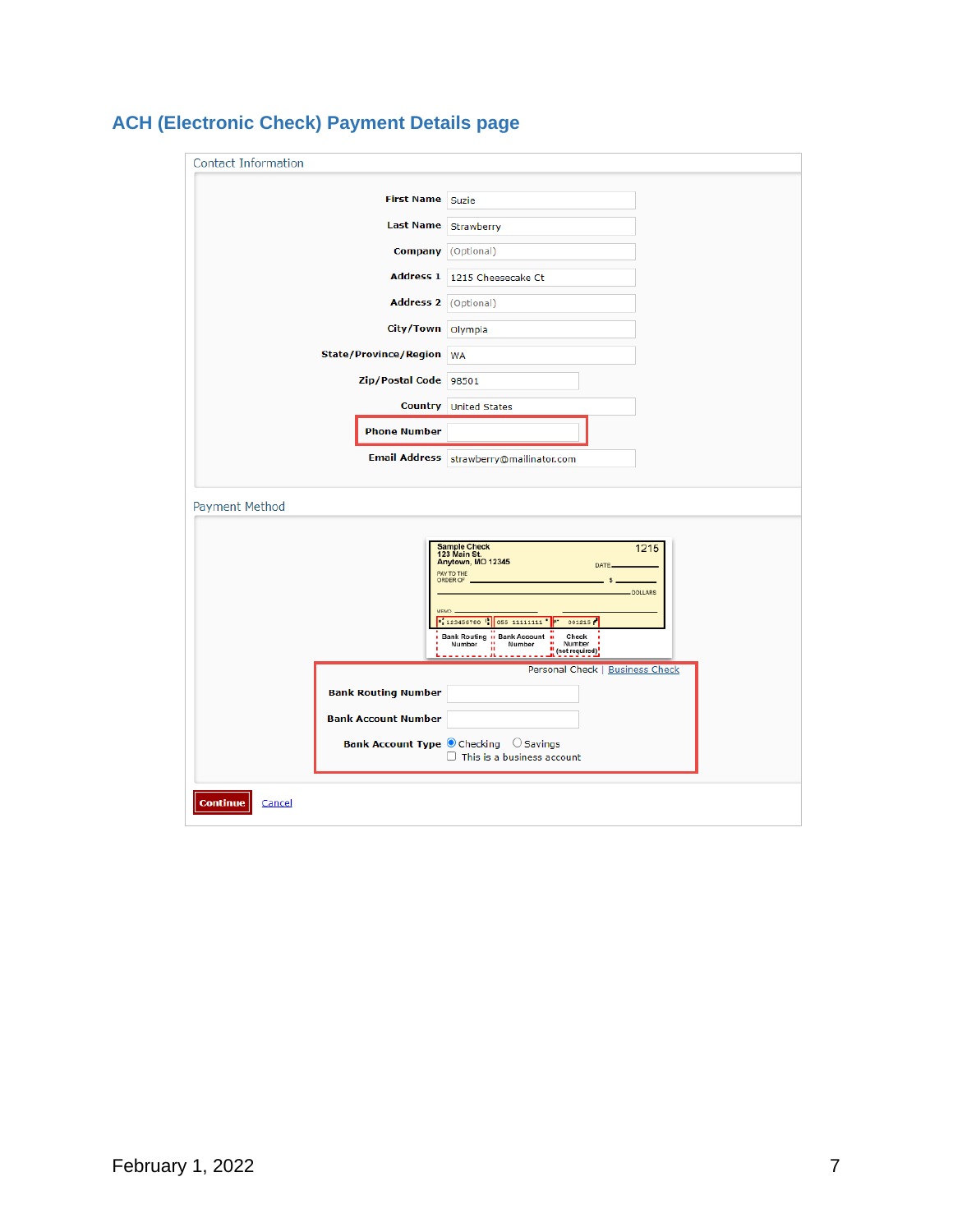# **Third Party Review Payment page**

**Review** your payment details, then **click** Confirm.

|                                 | Please review the information below and select Confirm to process your payment. Select Back to return to the previous page to make changes to your payment. |
|---------------------------------|-------------------------------------------------------------------------------------------------------------------------------------------------------------|
| <b>Payment Details</b>          |                                                                                                                                                             |
|                                 | <b>Description</b> WA State Department of License TEST<br>Professional or Business License<br>dol.wa.gov                                                    |
| Payment Amount \$189.50         |                                                                                                                                                             |
| Payment Date 11/03/2020         |                                                                                                                                                             |
| Payment Method                  |                                                                                                                                                             |
|                                 | Payer Name Suzie Strawberry                                                                                                                                 |
| Card Number "1111               |                                                                                                                                                             |
| <b>Expiration Date Feb-2022</b> |                                                                                                                                                             |
| Card Type Visa                  |                                                                                                                                                             |
|                                 | Confirmation Email strawberry@mailinator.com                                                                                                                |
| <b>Billing Address</b>          |                                                                                                                                                             |
|                                 | Address 1 715 Shortcake Ct                                                                                                                                  |
| City/Town Olympia               |                                                                                                                                                             |
| State/Province/Region WA        |                                                                                                                                                             |
| Zip/Postal Code 98502           |                                                                                                                                                             |
|                                 | <b>Country United States</b>                                                                                                                                |
| <b>Contact Information</b>      |                                                                                                                                                             |
| <b>First Name Suzie</b>         |                                                                                                                                                             |
| <b>Last Name Strawberry</b>     |                                                                                                                                                             |
|                                 | Address 1 715 Shortcake Ct                                                                                                                                  |
| City/Town Olympia               |                                                                                                                                                             |
| State/Province/Region WA        |                                                                                                                                                             |
| Zip/Postal Code 98502           |                                                                                                                                                             |
|                                 | <b>Country United States</b>                                                                                                                                |
| <b>Phone Number 5555555555</b>  |                                                                                                                                                             |
|                                 | Email Address strawberry@mailinator.com                                                                                                                     |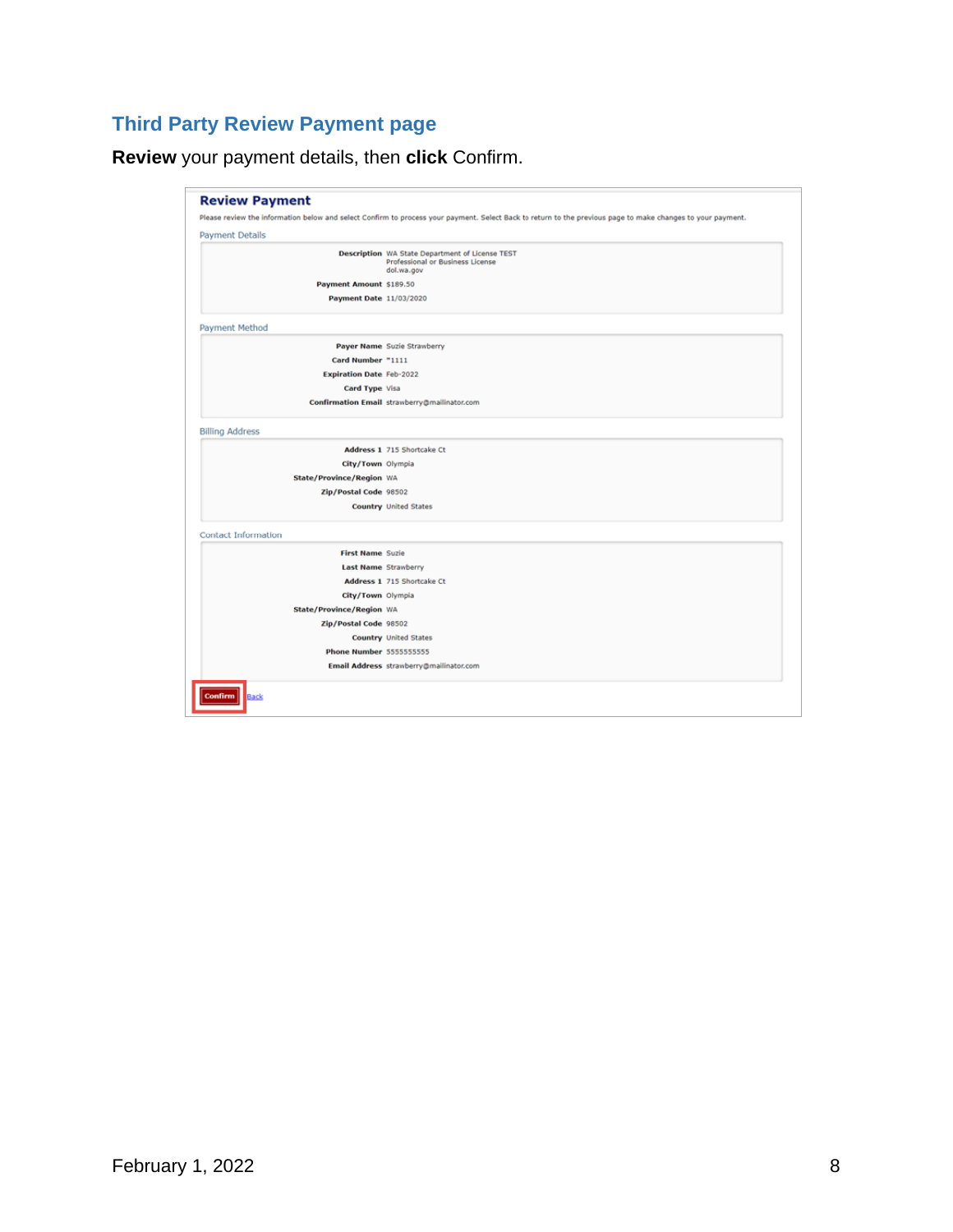# **Third Party Confirmation page**

The confirmation page includes a Confirmation Number that can be used to trace your payment if there is a problem. This number will be included on your receipt.

**Important! Click** Continue. If you don't, the payment process is **not** complete.

- There will be **delay** as you are transferred back to the Professional and Business Licensing system.
- **Don't** click Continue again or your receipt won't show the correct information.

| <b>Confirmation</b>                                                                    |                                                                                                   |
|----------------------------------------------------------------------------------------|---------------------------------------------------------------------------------------------------|
| Please keep a record of your Confirmation Number, or print this page for your records. |                                                                                                   |
| Confirmation Number WA3TST000083409                                                    |                                                                                                   |
| <b>Payment Details</b>                                                                 |                                                                                                   |
|                                                                                        |                                                                                                   |
|                                                                                        | Description WA State Department of License TEST<br>Professional or Business License<br>dol.wa.gov |
| Payment Amount \$189.50                                                                |                                                                                                   |
| Payment Date 11/03/2020                                                                |                                                                                                   |
|                                                                                        | <b>Status PROCESSED</b>                                                                           |
| <b>Payment Method</b>                                                                  |                                                                                                   |
|                                                                                        | Payer Name Suzie Strawberry                                                                       |
| Card Number *1111                                                                      |                                                                                                   |
| Card Type Visa                                                                         |                                                                                                   |
|                                                                                        | Confirmation Email strawberry@mailinator.com                                                      |
| <b>Billing Address</b>                                                                 |                                                                                                   |
|                                                                                        | Address 1 715 Shortcake Ct                                                                        |
| City/Town Olympia                                                                      |                                                                                                   |
| <b>State/Province/Region WA</b>                                                        |                                                                                                   |
| Zip/Postal Code 98502                                                                  |                                                                                                   |
|                                                                                        | Counter Holted States                                                                             |
| Only click this                                                                        |                                                                                                   |
| <b>ONCE.</b> There will<br>be a delay.                                                 |                                                                                                   |
| <b>Continue</b>                                                                        |                                                                                                   |
|                                                                                        |                                                                                                   |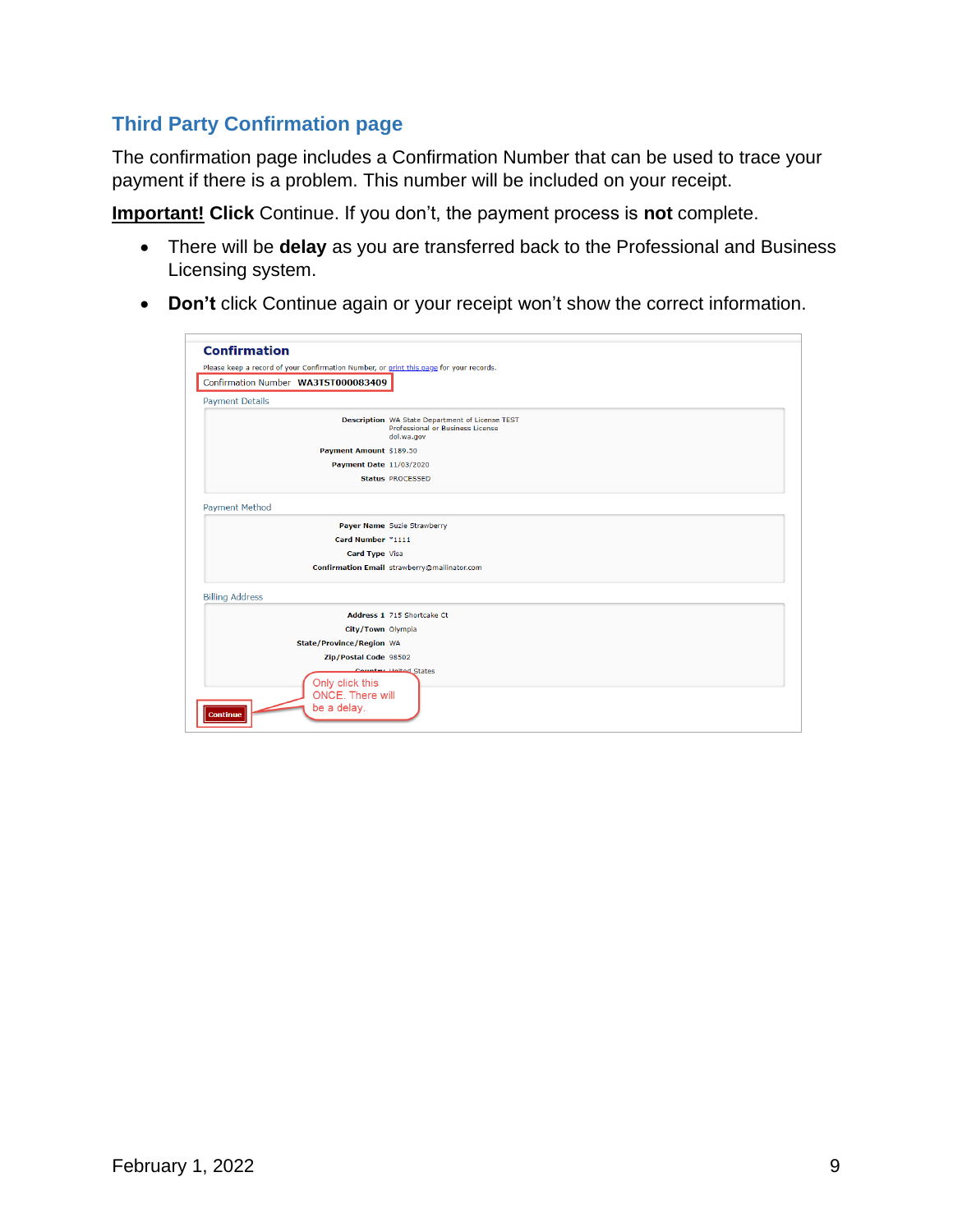## **Make Payment page, Confirmation tab**

This page is your receipt. We'll email a copy of this receipt to you. **Click** Continue.

• The Confirmation Number from the previous page is called Reference Number on this page.

| Fees                                                                 | Checkout                                                                                                                 | Confirmation  |  |  |
|----------------------------------------------------------------------|--------------------------------------------------------------------------------------------------------------------------|---------------|--|--|
|                                                                      | Thank you for submission of your application.                                                                            |               |  |  |
| Your payment was successful.                                         |                                                                                                                          |               |  |  |
| <b>Order Status</b><br><b>Applied Payment</b><br>Contact<br>Operator | Successful<br>\$189.50<br><b>Suzie Strawberry</b><br><b>Suzie Strawberry</b>                                             |               |  |  |
| <b>Process Date</b>                                                  | 11/2/2020 3:59 PM                                                                                                        | Confirmation  |  |  |
| <b>Receipt Number</b><br>Payment                                     | R-0059193<br><b>Credit Card</b>                                                                                          | number from   |  |  |
| <b>Reference Number</b>                                              | WA3TST000083409                                                                                                          | previous page |  |  |
| Amount                                                               | \$189.50                                                                                                                 |               |  |  |
|                                                                      |                                                                                                                          |               |  |  |
|                                                                      | <b>Fee Payments</b>                                                                                                      |               |  |  |
|                                                                      | Transaction Number Fee Description Program Type License Type Application Method Amount Payment Amount Amount Outstanding |               |  |  |
|                                                                      |                                                                                                                          |               |  |  |

## **Submit Your Feedback page**

**Provide** user feedback with comments and/or a star rating and **click** Continue OR **click** Skip.

| Submit your Feedback                                                                                                                                                                        |  |  |  |  |  |
|---------------------------------------------------------------------------------------------------------------------------------------------------------------------------------------------|--|--|--|--|--|
| Your feedback is important to us and will help us improve our application. Comments are reviewed weekly. If you have questions, please go to the following URL to find contact information: |  |  |  |  |  |
| http://www.dol.wa.gov/contact/professions.html<br><b>Comments</b>                                                                                                                           |  |  |  |  |  |
| Worked great! Thank you!                                                                                                                                                                    |  |  |  |  |  |
| *****<br><b>Skip</b><br><b>Submit</b>                                                                                                                                                       |  |  |  |  |  |